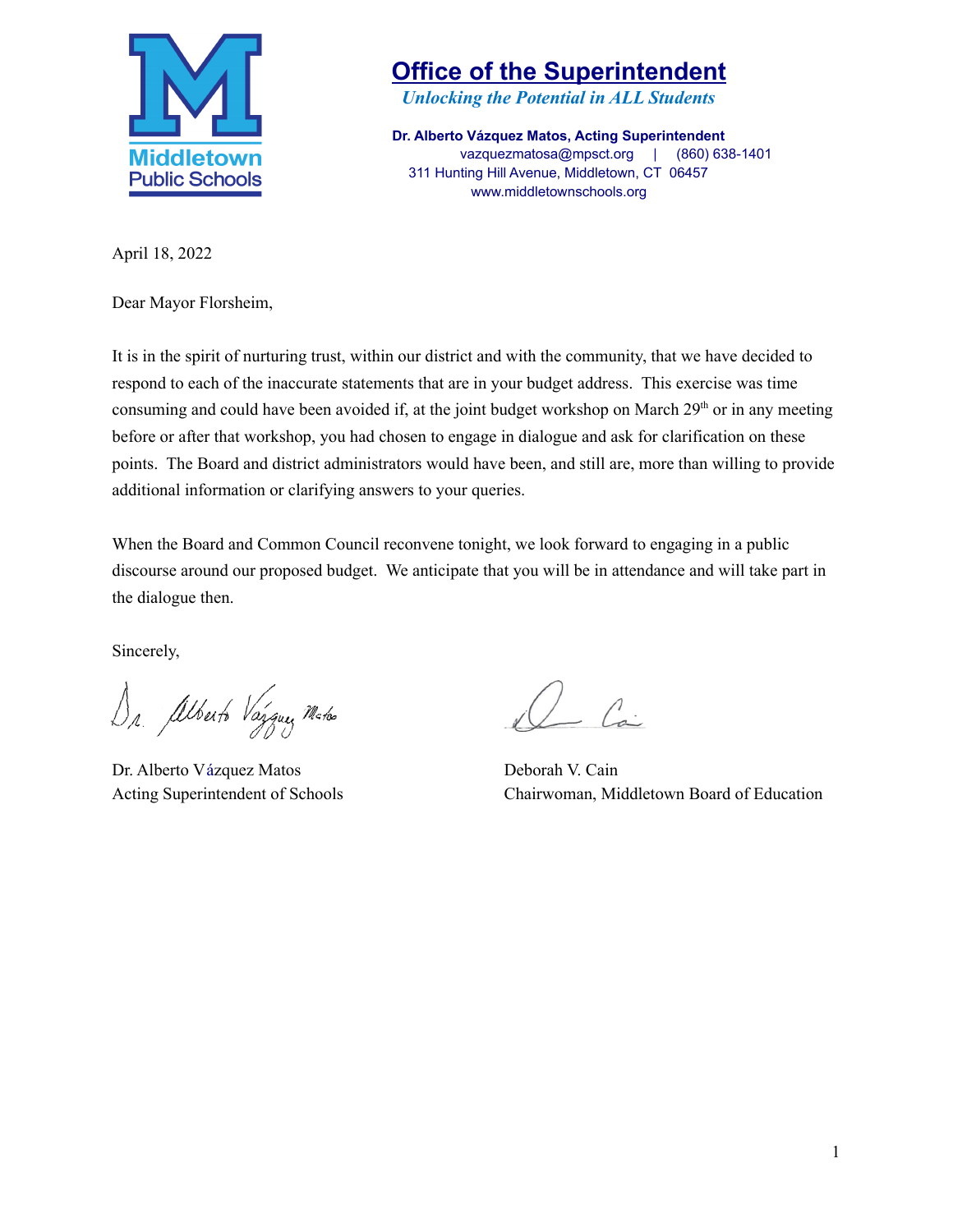

*Unlocking the Potential in ALL Students*

**Dr. Alberto Vázquez Matos, Acting Superintendent** vazquezmatosa@mpsct.org | (860) 638-1401 311 Hunting Hill Avenue, Middletown, CT 06457 www.middletownschools.org

The italicized statements are extractions from your Budget Address delivered on April 1, 2022. We've labeled the statements in this copy of the [address](https://drive.google.com/file/d/1QCPnAlEWq9BOD4AqwyoEQL-THFmTouXk/view?usp=sharing) for ease in finding them. Our responses are in blue.

A. Overall, the Board's budget proposal is for a 6% or \$5.5 million increase over last year's budget *for operational costs, plus an additional \$3.6 million proposed budget for capital projects and facilities maintenance. This is a large increase in comparison with recent budget years, but I'll* get more into my concerns with cost later. First, I want to discuss substance, because costs can be *justified when the substance is there—that's what budgeting is all about.*

Over \$3 million of this budget's increase relates to [contractual](https://www.middletownschools.org/board_of_education/boe_contracts) salary and wage increases, in addition to associated employee benefit costs for existing staff. This amount allows the school district to maintain its current staffing in accordance with the district's contractual obligations. To say that "substance" does not exist is to suggest that the livelihoods of our teachers, paraprofessionals, and all our support staff do not matter. We do not subscribe to this premise. To that end, we ratified contracts for the Middletown Federation of Teachers (MFT) and Middletown Federation of Paraprofessionals (MFP) unions this academic year; these contract ratifications provide raises for our employees' tireless work in service of our students and families.

*B. At the joint budget workshop between the Board of Education and the Common Council earlier* this week, administration officials stated that the need for a 6% increase stems in large part from *the district's struggles to attract and retain qualified teachers and other school staf .*

This is inaccurate. At the joint meeting the Board clearly stated that the 6% increase stems largely from contractual obligations (see above). This is also documented in the budget [presentation](https://docs.google.com/presentation/d/1i_buOBiEfx7Sp3T3jFHG_EXvc3jbuAga_SjHgziExiE/edit#slide=id.g52ce4a139f_0_6) and in the relevant [contracts](https://www.middletownschools.org/board_of_education/boe_contracts). The Board has consistently stated that in order to attract and retain high quality candidates, we must offer competitive salaries. With some districts offering teachers signing bonuses, some as high as \$3,000 ([Hartford](https://www.hartfordschools.org/careers/careers/) Public Schools), and other districts developing programs to assist teachers with down payments on homes (New London Public [Schools](https://www.theday.com/article/20220117/NWS01/220119502)), the education market is even more competitive than it typically is. Certainly, the 3.3 [million](https://docs.google.com/presentation/d/1i_buOBiEfx7Sp3T3jFHG_EXvc3jbuAga_SjHgziExiE/edit#slide=id.g52ce4a139f_0_6) dollar salary, wage, and benefit [increase](https://docs.google.com/presentation/d/1i_buOBiEfx7Sp3T3jFHG_EXvc3jbuAga_SjHgziExiE/edit#slide=id.g52ce4a139f_0_6) permits us to stay competitive in retaining current employees and in recruiting new hires.

*C. … their budget proposal makes virtually no new investment in existing school staf , and in some cases, it actually makes cuts.*

This statement is patently false. Every component of the Board's proposed budget invests in our employees and our community. Using our strategic operating plan as our guide, we strive to deliver an exceptional educational experience for our students on a daily basis.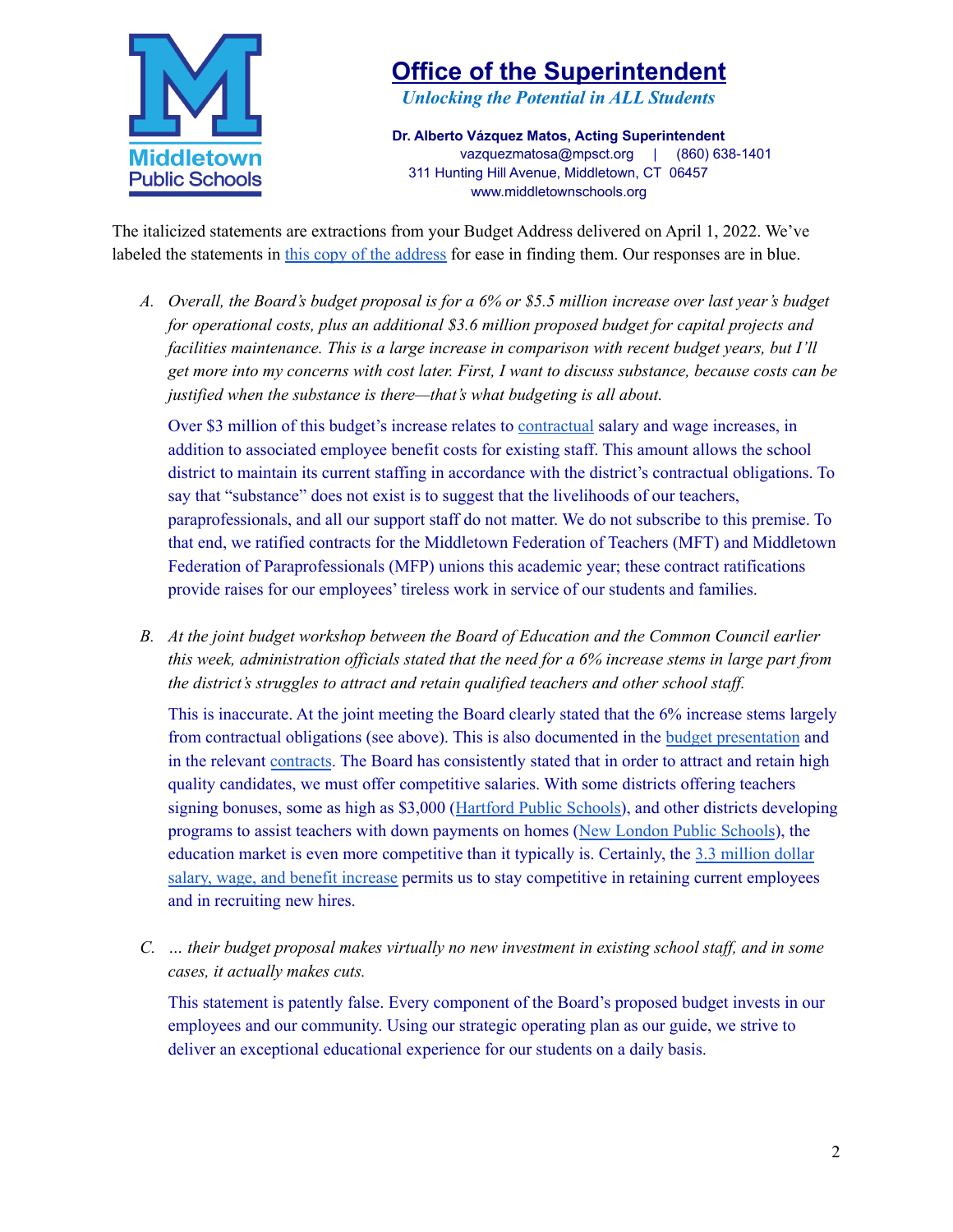

*Unlocking the Potential in ALL Students*

**Dr. Alberto Vázquez Matos, Acting Superintendent** vazquezmatosa@mpsct.org | (860) 638-1401 311 Hunting Hill Avenue, Middletown, CT 06457 www.middletownschools.org

D. The budget for full-time teacher salaries is reduced in this budget for six out of eight elementary *schools, with a 3% increase at Macdonough and less than 1% increase at Wesley. At Beman and MHS, it's a similar story, with budgets for teacher salaries going slightly up in some departments and slightly down in others.*

This statement is misleading. The Board is not proposing to reduce teachers' salaries. When a teacher retires or resigns, it is rare to replace the teacher with another who has an equal number of years of experience and/or credentials. Rather, in practice, a newer teacher is often hired for the position, which more often than not equates to a lower salary step. To the extent that there is any decrease, it reflects this convention. Every single one of our returning teachers is getting a salary increase. Overall, salaries for certified staff will increase by 2.9%.

*E. If teacher salaries are truly a problem for retention in Middletown, this budget does nothing to solve that problem. It also seems that the Board's practice of hiring staf using one-time grants and warning new hires that their salaries are not in the budget, which is extremely poor accounting practice, might itself be a contributor to staf retention problems.*

As noted above, and unfortunately bears repeating, these statements are misleading and inaccurate. The proposed 2022-23 budget increases teachers'salaries.

A grant is an investment in positive change, usually in response to an identified need, within a specified timeframe. Positions are advertised as grant-funded with an end date to alert prospective applicants and new hires to the time-limited nature of the position. A cursory review would demonstrate that this is standard practice. To say that this is "extremely poor accounting practice" reflects an incomplete understanding of the fiscally responsible use of grants within both private and public educational institutions.

*F. An 18% reduction is proposed for substitute teacher salaries, and the line item for additional compensation for teachers who take on extra duties being slashed 75%, further intensifying the budgetary and operational pressures bearing down on teachers and classroom staf .*

This statement is misleading. In order to meet the needs of our school communities, we have decreased the number of daily substitute teachers and increased the number of building substitute teachers. This practice is not only good for our schools, as it provides administrators with a reliably available staff person to fill in for daily absences, but it is also good for students. A building substitute is part of the school community; this allows for opportunities for meaningful relationships to develop and connections to be made. To that end, the line for Building Subs (51316) increased by \$187,530 or 37%.

With regard to the statement "additional compensation for teachers who take on extra duties being slashed 75%", we have to assume that you are looking at object code 51510 "Additional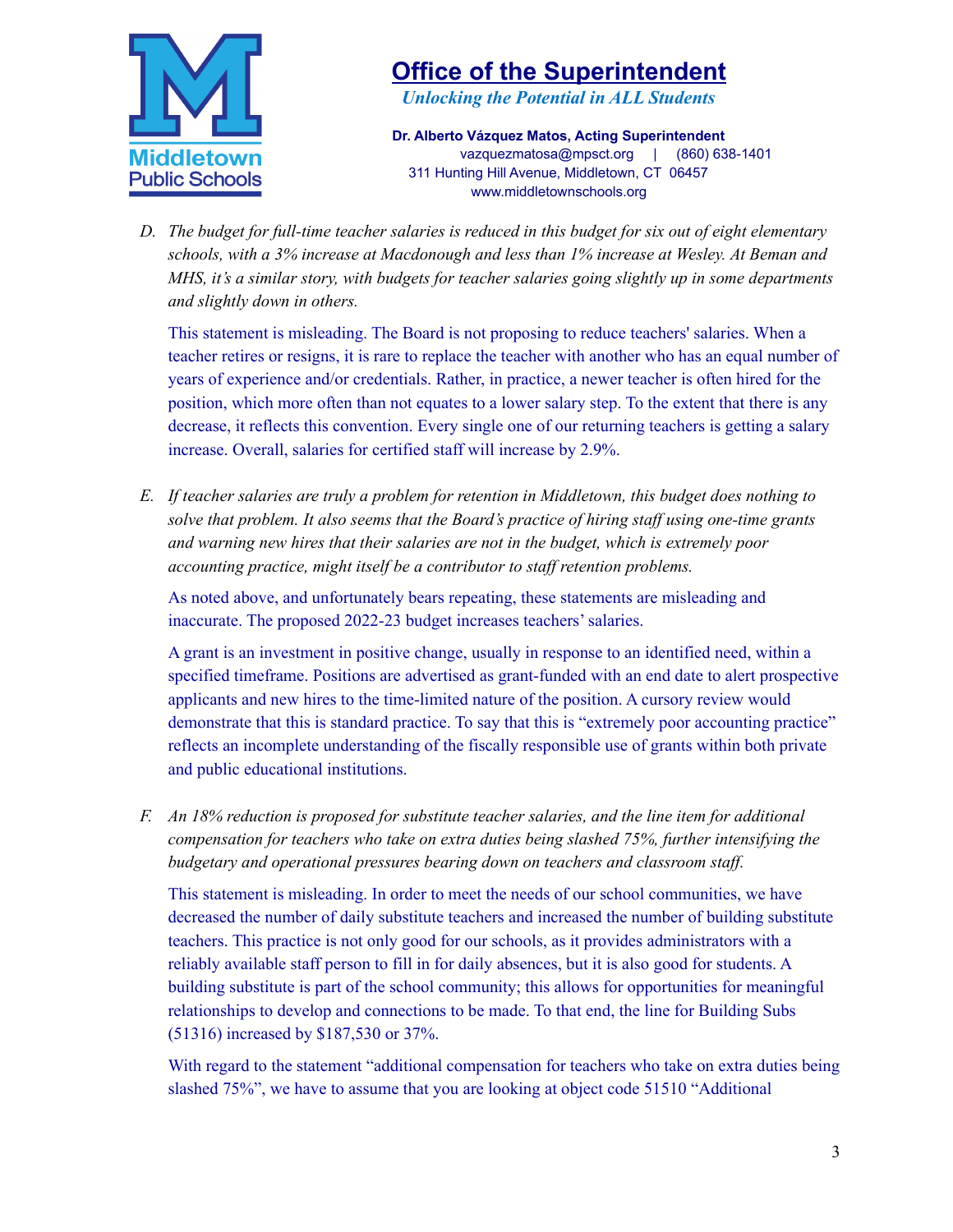

*Unlocking the Potential in ALL Students*

**Dr. Alberto Vázquez Matos, Acting Superintendent** vazquezmatosa@mpsct.org | (860) 638-1401 311 Hunting Hill Avenue, Middletown, CT 06457 www.middletownschools.org

Compensation to Teachers"; this line decreased by \$35,000 or 75%. For the past two school years (2020-21 and 2021-22), we have had a \$0.00 expenditure in that line. Therefore, in response to the historical expenditure trends and in an effort to be good financial stewards, we have budgeted \$0.00 for the 2022-23 school year.

*G. Cuts to purchased services hit teaching and learning staf again: professional development and employee training, previously budgeted at \$8,085, is slashed 64% to less than \$3,000.*

This statement is false. The reduction in professional development (object code 53200) is a reduction in the professional development line for the Board of Education members, not for teachers nor employees. The staff training (line 53205) in the Personnel Services budget (e.g., sexual harassment prevention training) was not cut, but simply moved to line 55010.

*H. The routine overtime line for snow day custodial coverage and snow removal is zeroed out.*

This statement is misleading. These line items were zeroed out, so that all overtime costs are within the same object code 51118 Classified Overtime (see page 108 of the [proposed](https://p16cdn4static.sharpschool.com/UserFiles/Servers/Server_93655/File/Final%20MPS%2022-23%20Budget%20Book.pdf) budget). Refinement of budget coding drives accuracy in reporting.

I. With two law firms billing dozens of attorney hours to interview the dozens of witnesses who came *forward, that investigation will indeed be costly, but the cost of the investigation is not reflected anywhere in this proposal, so we don't know how costly.*

Your reference to a 2021-22 investigation's cost while responding to the Board's 2022-23 proposed budget is confounding. We certainly expect that this investigation will be over before the start of the coming fiscal year, an expectation that we have shared with you and your legal team. Because the pending investigation is expected to conclude in this school year, we have not budgeted for similar legal fees in the 2022-23 school year. On the subject of transparency around cost, the Board regularly responds to requests for information under FOIA, including those related to expenditures. On March 6, 2022, Cassandra Day published an article in the Middletown Press titled "After schools chief resigns, what's next for [Middletown?](https://www.middletownpress.com/middletown/article/After-schools-chief-resigns-what-s-next-for-16990015.php)" In that article, the following was stated:

The investigation remains ongoing, Lavorgna said. As of Jan. 31, the district has paid Thompson Hine \$226,981.59 for its services, Lavorgna said.

As we have shared with you directly, and with the public, the Board has received limited information about the investigation so as not to interfere with the investigation. Therefore, we have responded to all requests to the extent we have been able to, and that "the investigation remains ongoing".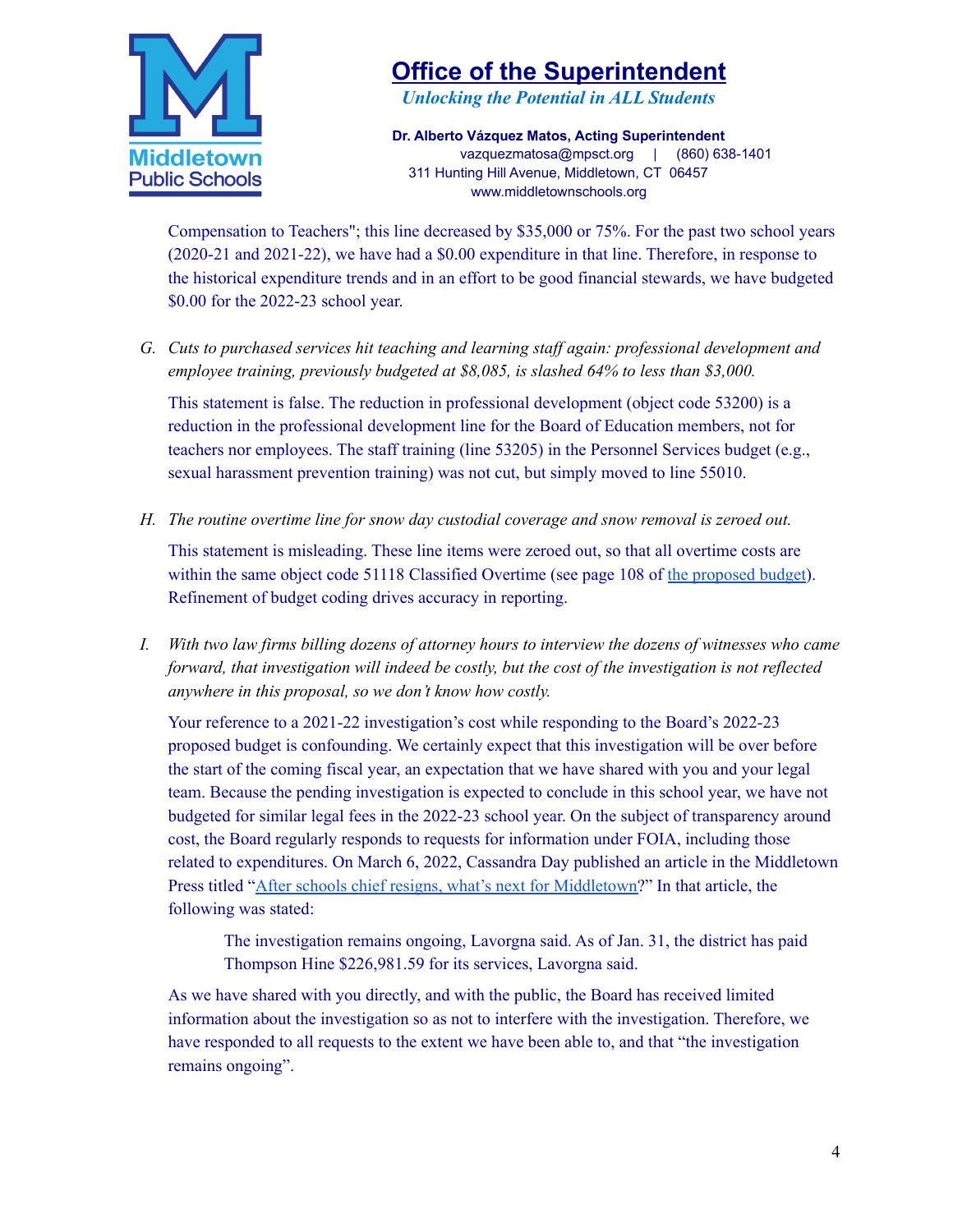

*Unlocking the Potential in ALL Students*

**Dr. Alberto Vázquez Matos, Acting Superintendent** vazquezmatosa@mpsct.org | (860) 638-1401 311 Hunting Hill Avenue, Middletown, CT 06457 www.middletownschools.org

With regard to the legal fees, we are more than willing to provide an update. To date, Middletown Public Schools has paid \$342,029.65 to Thompson and Hine, the law firm conducting the investigation, and \$87,332.50 to Shipman and Goodwin, the Board's legal counsel which has continued to advise the Board about legal issues as they may arise during the school year, including with respect to the pending investigation.

J. The lack of transparency, in this budget and on the whole, around the status of this investigation *and its cost to the public represents my second major concern.*

While the pending investigation has nothing to do with the proposed budget, your claim about the lack of transparency is unfounded, as you are aware that the investigation relates to confidential personnel matters.

With regard to the budget, the Board held its annual budget workshop on March 21, 2022 and its annual joint budget workshop with the Common Council on March 29, 2022; both meetings were open to the public and streamed on YouTube. Printed copies of the proposed budget were available for all members of the Board and Common Council, as well as an electronic version for the public. The recordings of these meetings, the slides shown within the meetings, and the proposed budget book have been and will remain [available](https://www.middletownschools.org/board_of_education/budget) on our website. We have nothing to hide and are more than willing to discuss both current and proposed costs.

*K. Looking at staf ing, we see a fairly substantial increase of \$834,000, or 19%, for classroom paraprofessional salaries (although library paras are reduced by 50%).*

As noted above, approximately 70% of this total increase is due to [contractual](https://www.middletownschools.org/board_of_education/boe_contracts) salary and wage increases for existing staff. The number of paraprofessionals that a school district employs is determined by the number of individualized education plans (IEPs) that call for a student to have the one to one support of a paraprofessional. Therefore, any increase in the number of paraprofessional positions is directly related to the district's compliance with its statutory obligations, and with the sole purpose of serving our identified student needs.

The 50% reduction (i.e., we had two and we now propose one) in library paraprofessionals is accurate. In order to provide equitable services to our students across the district, we have budgeted for a library media specialist, a certified professional, for Beman Middle School, in the 2022-23 school year, thus reducing the library paraprofessional position by one.

*L. But strangely, this follows a \$530,000 decrease in the same salary line in last year's budget. Administration of icials acknowledged that the line had been underfunded in the previous budget and had to be replenished to meet classroom needs, but could not explain why. This presents a third major concern in and of itself: it should not be possible for a professional finance operation, especially one operating with public dollars, to lose more than half a million dollars without*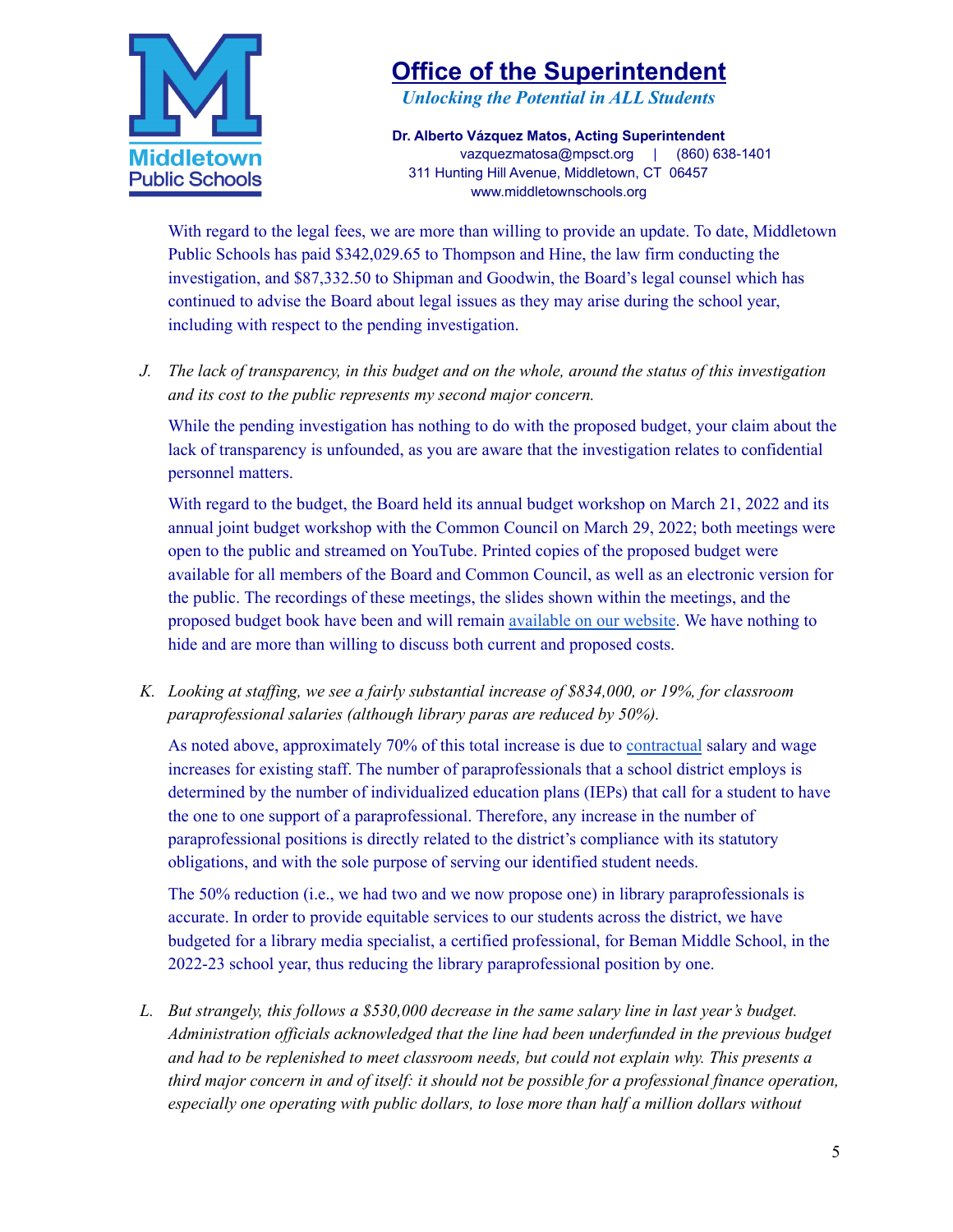

*Unlocking the Potential in ALL Students*

**Dr. Alberto Vázquez Matos, Acting Superintendent** vazquezmatosa@mpsct.org | (860) 638-1401 311 Hunting Hill Avenue, Middletown, CT 06457 www.middletownschools.org

*explanation, and no single of icial should have the authority to move that much money without checks and balances in place to ensure accountability.*

Your suggestion that the Board lost half a million dollars or that a single official moved money without checks and balances is a distortion of the known facts. \$530,000 was transferred from the paraprofessional line *this* fiscal year (the 2021-22 school year) into a line designated for the repairs and/or upgrade to the MHS track. Due to the current competitive market for educational positions, we were unable to fill a number of paraprofessional positions this year, leaving us with an overage in that line.

On [February](https://youtu.be/-vgsMJTbYzg?t=1936) 7, 2022, Ms. Cheryl Walcott went before the Board of Education's Budget Committee with the initial proposal to move the \$530,000 from the paraprofessional salary line to the line designated for the refurbishment of the MHS track that is in poor condition. Then, on [February](https://youtu.be/08rhSIPqrY4?t=2420) 8, 2022, Ms. Walcott went before the Board of Education proposing the same transfer. The Board approved this budget transfer. This was done publicly, is on record, and was done through a system of checks and balances just as every other budget transfer is done.

*M. The big salary jump that raises the most serious questions is the \$420,000 increase to three budget lines for employee stipends and payments to non-contracted employees, representing a hefty 74% hike from last year. At the budget workshop, the administration indicated that salaries for newly-created administrative positions are being partially paid for with one-time grant dollars. This appears to be the line where those dollars are housed, with some of the new positions in question budgeted elsewhere at less than half their contractual salary.*

Assuming that you are referring to lines 51721, 51901, and 51121, here is the explanation:

Line 51721: This increase is directly linked to additional opportunities for teachers to earn compensation. These are not salaries. Rather, they are contractually determined stipends for teachers who are hired to be sports coaches, club advisors, etc. This was a result of contract negotiations with the MFT union ratified on February 18, 2022.

Line 51901: This increase is due to higher than anticipated enrollment in our Swaim's String Program, thus additional staff are needed to serve the increased number of students enrolled, and as a consequence, there is a commensurate increase in total wages for instructors.

Line 51121: This increase is a placeholder to accommodate the anticipated increase in the AFSCME 466 contract which will take effect in the 2022-23 school year. As with all renegotiations, a new contract will cost money; this line item will pay for those anticipated costs.

Therefore, this "hike" allows the Board to provide its employees with appropriate compensation, our students with opportunities that create a robust educational experience, and to be fiscally prepared for upcoming negotiations.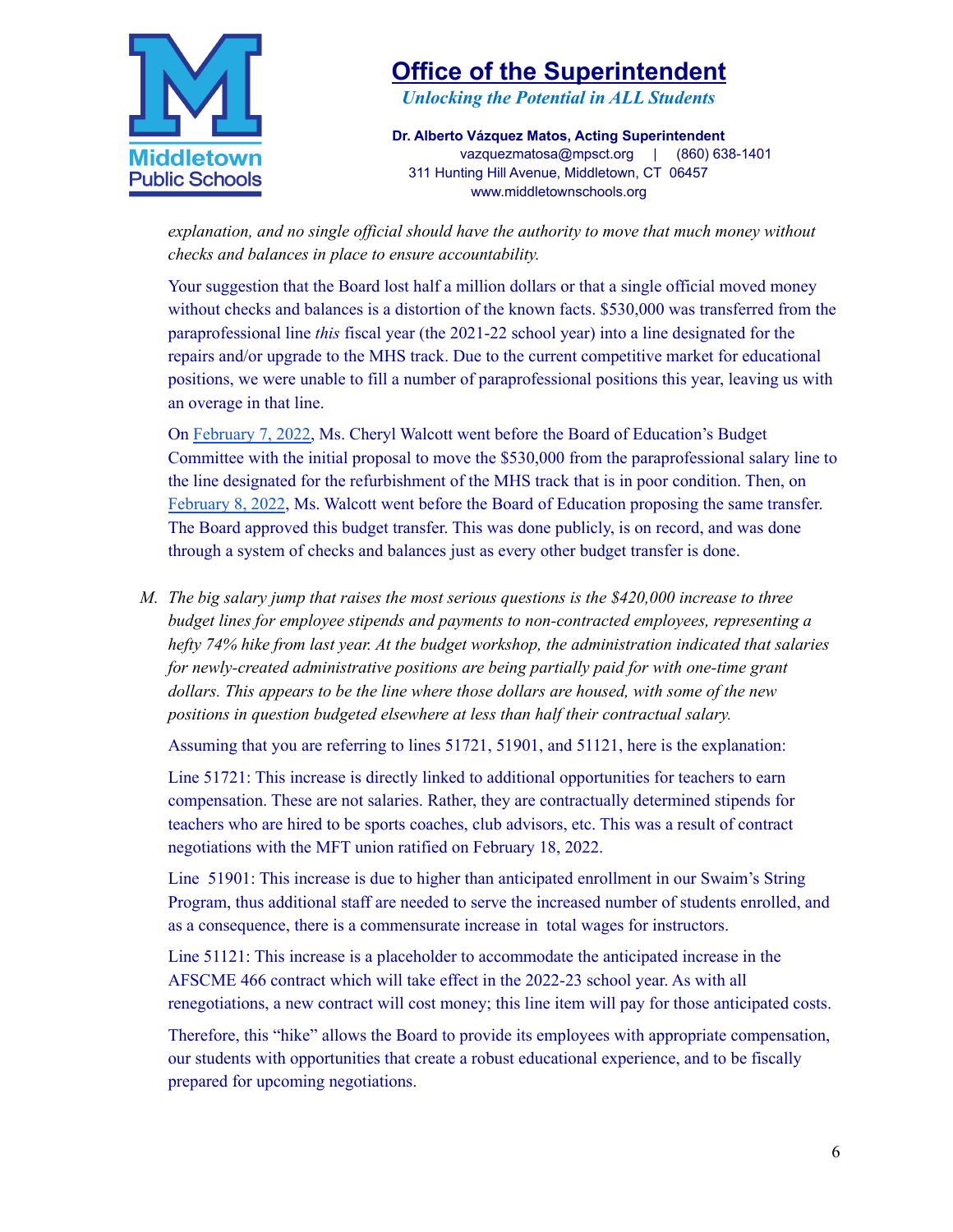

*Unlocking the Potential in ALL Students*

**Dr. Alberto Vázquez Matos, Acting Superintendent** vazquezmatosa@mpsct.org | (860) 638-1401 311 Hunting Hill Avenue, Middletown, CT 06457 www.middletownschools.org

*N. … the budget proposed by the Board relies heavily on one-time state and federal grants to paper over the fact that the administration has created and hired for multiple new salaried positions, several earning six figures, without budgeting for them and without a plan to do so.*

On March 28, 2022, the United States Education Secretary, Dr. Miguel [Cardona](https://www.ed.gov/news/press-releases/us-education-secretary-miguel-cardona-calls-states-districts-higher-ed-institutions-address-nationwide-teacher-shortage-and-bolster-student-recovery-american-rescue-plan-funds) released a [statement](https://www.ed.gov/news/press-releases/us-education-secretary-miguel-cardona-calls-states-districts-higher-ed-institutions-address-nationwide-teacher-shortage-and-bolster-student-recovery-american-rescue-plan-funds) in which he called on states, districts, and higher education institutions to use their ARP funds for salaries. Prior to this statement, the U.S. Department of Education made it abundantly clear that ARP funds may be used for salaries. Therefore, we are well within the federal government's guidelines to add positions to the ARP ESSER grant budget in support of the recovery and acceleration of students as we exit the pandemic.

We have intentionally added three key positions in the 2021-22 school year: Coordinator for Extended Learning (funded through the Alliance Grant); Director of Communications (funded through ARP ESSER) and Director of Diversity, Equity, and Inclusion (funded through ARP ESSER). The two director positions were created in response to audits (a communication audit and equity audit) that were conducted by external entities for the district. These positions will continue to be partially grant funded through the 2023-24 school year. In preparation for the sunsetting of the grant, the district will begin shifting these positions through an incremental percentage transfer to the BOE budget in 2022-23 and 2023-24. In the case of the Coordinator position, the district will assess the data from student outcomes and available funds to determine if the position will or will not be extended; the person who holds this position is and has always been made fully aware of this fact.

In addition and always in an effort to be good financial stewards, we have a sustainability plan in place, through which we increasingly take on the salaries of permanent positions that are in these grants. This is a gradual process and its cost is offset by reducing the number of purchased services (i.e. HMH, ICLE, etc.) that we have used in the past as we continue to develop organizational capacity through grant-funded initiatives.

*O. This is doubly true because, under state law, once a school budget is adopted it becomes the baseline, or spending floor, for the following year's budget—so even though several new positions are not funded beyond the next couple of years, they will, under law, become fixed costs for the district if they are adopted in the fashion the Board proposes this year.*

The law that you're referring to is Minimum Budget [Requirement](https://ctschoolfinance.org/resource-assets/Minimum-Budget-Requirement.pdf) (MBR), which, according to the Connecticut School Finance Project, "prohibits a municipality from budgeting less for education than it did the previous year." MBR does not apply to grant funds. It only applies to the general operating budget. Therefore, the salaries and other costs that are housed within grants are not protected by MBR and, therefore, have no effect on the baseline or spending floor for the following year's budget.